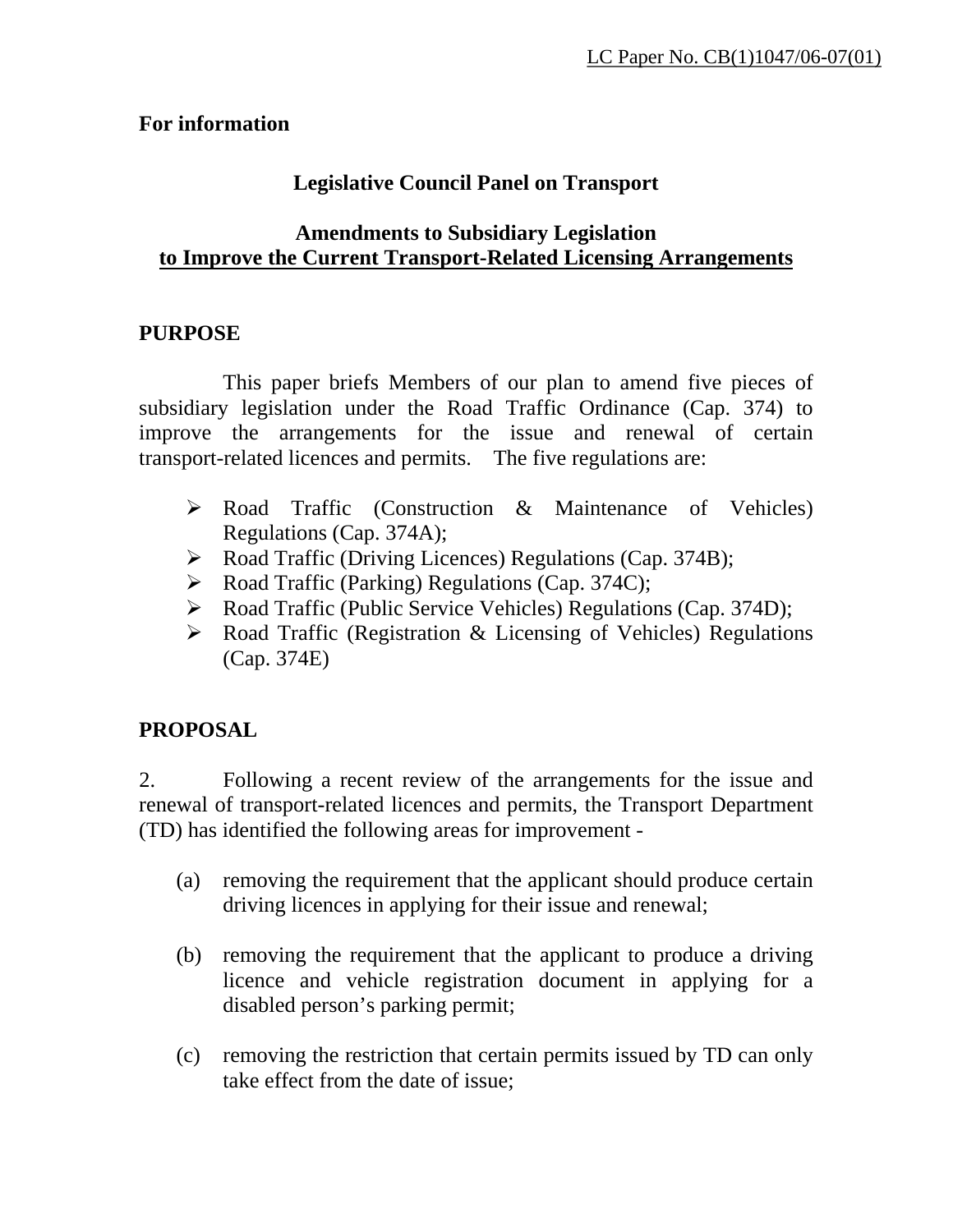- (d) removing obsolete references to two international conventions that are no longer applicable to Hong Kong; and
- (e) rectifying an anomaly regarding references to change of address specified in driving licences and vehicle registration documents.
- 3. Details of the proposed amendments are set out below.
- *(a) Removing the requirement to produce certain driving licences in applying for their issue/renewal* – Currently, an applicant is required to produce (i) a probationary driving licence, a full driving licence or a driving licence to drive Government vehicles in applying for the renewal of these licences; (ii) a driving licence and a driving instructor's licence in applying for the issue/renewal of a driving instructor's licence; and (iii) a full driving licence in applying for an International Driving Permit. As TD already has the information of these licences, there is no need to require the applicant to produce the relevant licences. We therefore propose to dispense with this requirement.
- *(b) Removing the requirement to produce a driving licence and vehicle registration document in applying for a disabled person's parking permit* – At the present moment, a disabled person needs to produce his/her driving licence/learner's driving licence and the registration document of his vehicle when he applies for a disabled person's parking permit. As TD's computer system already holds the full record of all driving licences and vehicles, we consider this requirement superfluous.
- *(c) Removing the restriction on the effective date of permits/licences* Currently, 16 licences/permits issued by TD may require regular renewal.  $\overline{7}$  of them<sup>[1](#page-1-0)</sup> have legislative provisions stipulating that their validity shall commence from the date on which they are issued. Given this restriction, if an existing holder applies for a renewal of his/her licence/permit before its expiry, the validity of his/her current one will be curtailed, and the licence-holder will have to pay a higher fee than others due to his/her submitting an early application for renewal. To rectify this anomaly, we propose to remove the restriction

 $\overline{a}$ 

<span id="page-1-0"></span><sup>1</sup> These are bus lane permits, prohibited zone permits, restricted zone permits, closed road permits, expressway permits, trade licences and passenger service licence certificates.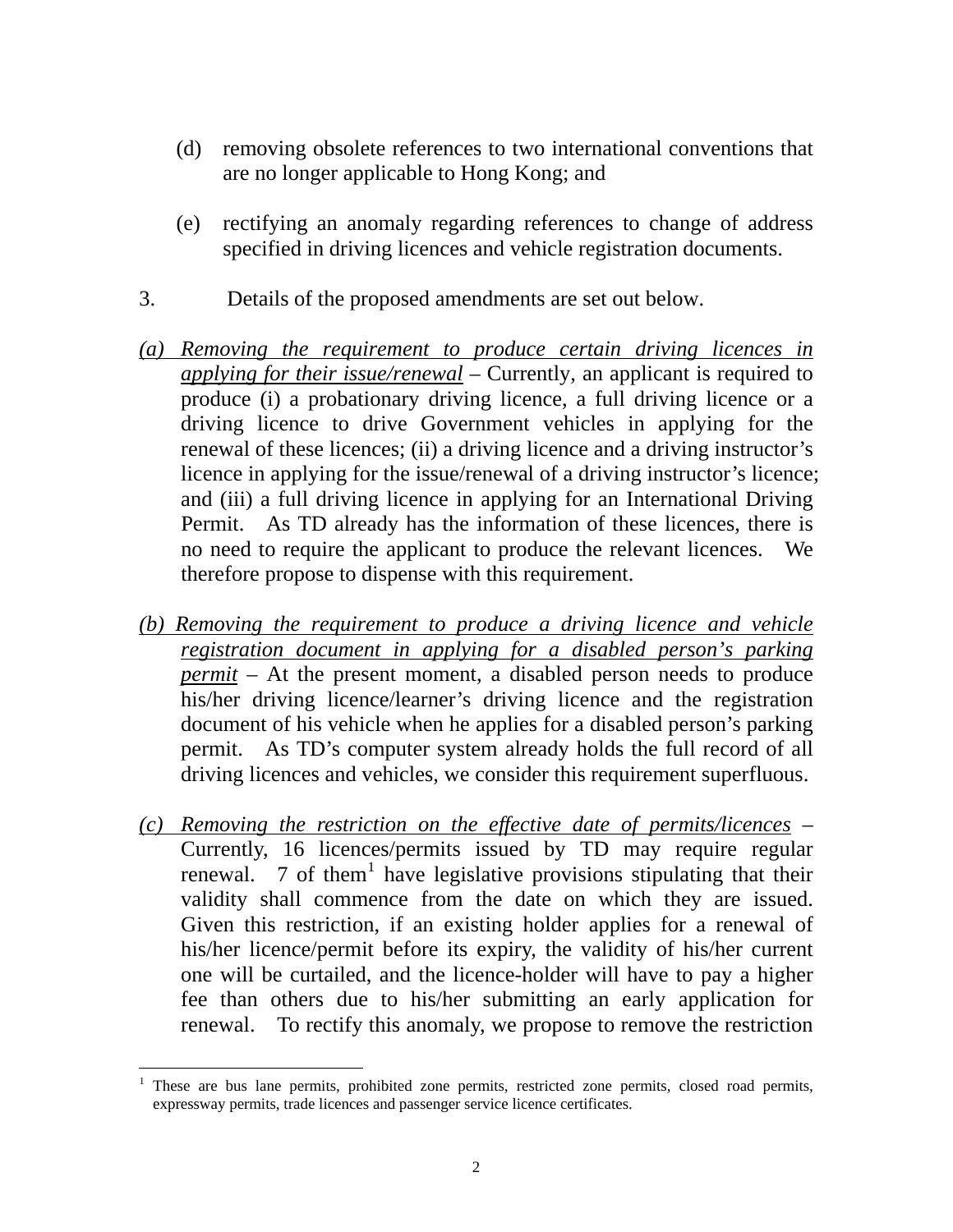that these licences/permits should only take effect from the date of their issue.

- *(d) Removing obsolete references to two international conventions* The 1931 International Convention regarding the Taxation of Foreign Motor Vehicles<sup>[2](#page-2-0)</sup> was extended to Hong Kong in 1935 by the United Kingdom. As the United Kingdom denounced the Convention in 1963, it ceased to apply to Hong Kong since 1964. Separately, prior to 1 July 1997, both the 1926 International Convention relative to Motor Traffic and the 1949 International Convention on Road Traffic were applicable to Hong Kong. However, it was agreed by the Sino-British Joint Liaison Group that with effect from 1 July 1997, only the 1949 Convention, which contained provisions similar to the 1926 Convention, would apply to Hong Kong, while the 1926 Convention would cease to apply.<sup>[3](#page-2-1)</sup> To reflect the fact that both the 1926 Convention and the 1931 Convention no longer apply to Hong Kong, we propose to delete all references to these two conventions in the legislation.
- *(e) Rectifying an anomaly regarding references to change of address on driving licences and vehicle registration documents* – Currently, a driving licence holder or a registered owner of a motor vehicle has to report to TD any change of address specified in his driving licence or registration document. However, following a format change some years ago, current driving licences and registration documents no longer specify the addresses of the holders. This legal anomaly has undermined the integrity of the records of personal particulars of licence holders/vehicle owners maintained by TD, and hence the effectiveness of communication between TD and licence holders/vehicle owners on traffic and transport matters. To rectify these problems, we propose to change the reporting requirement such that the licence holders/vehicle owners would need to report a change in address they previously provided to TD.
- 4. We will also take the opportunity to formalise the existing

 $\overline{a}$ 

<span id="page-2-0"></span> $2<sup>2</sup>$  It allowed a motor vehicle of a contracting state to be exempted from taxes or charges on its circulation in other Contracting states up to a maximum of 90 days.

<span id="page-2-1"></span> $3$  Both the 1926 Convention and the 1949 Convention allowed the issue of International Driving Permits to holders of Hong Kong driving licences so that they can drive in the territories of the contracting states. The 1926 Convention contains a requirement that motor vehicles circulating at other contracting states be issued with International Certificates, while the 1949 Convention has dispensed with this requirement.